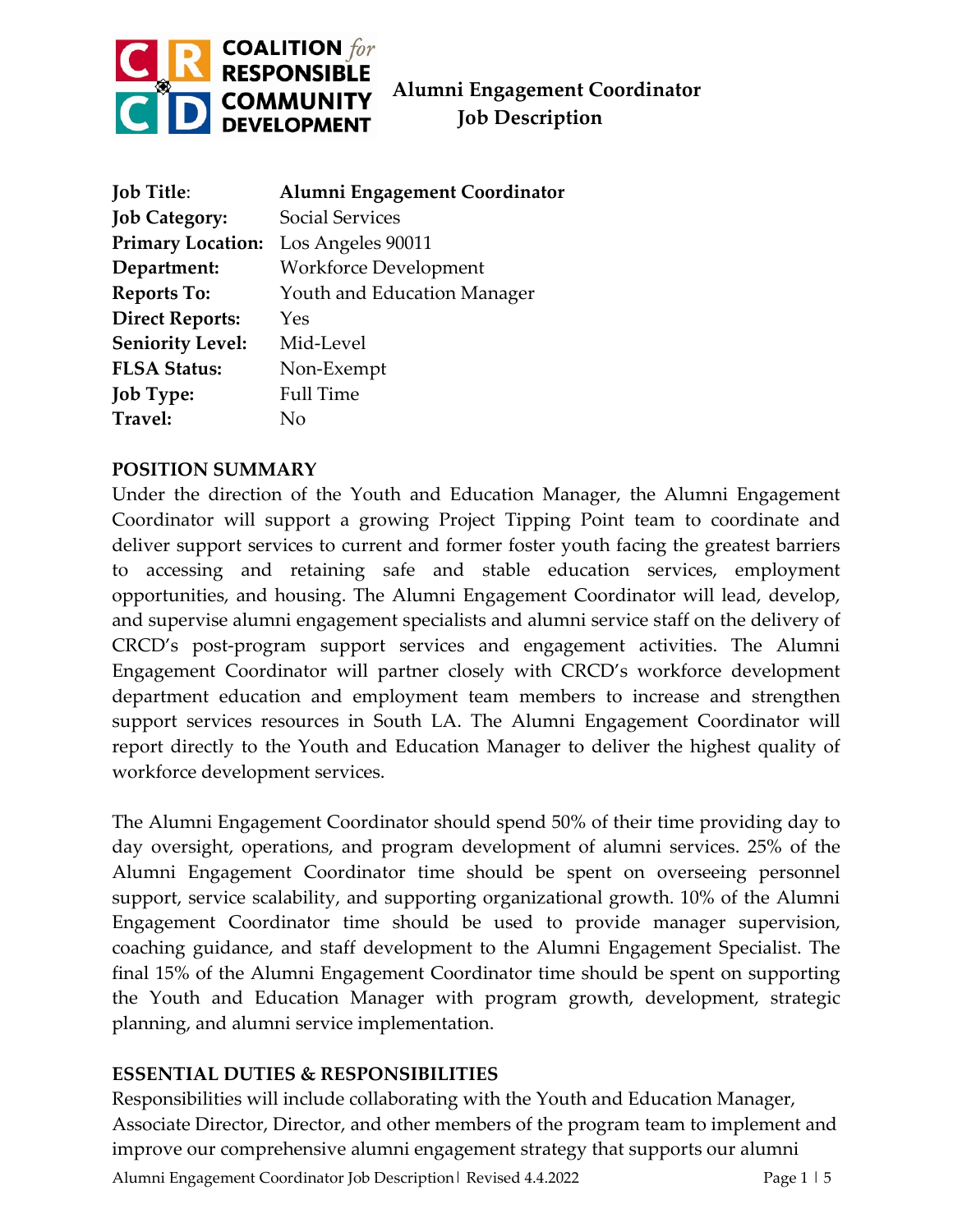# **COALITION**<br> **RESPONSIBLE**<br> **COMMUNITY** Alumni Engagement Coordinator<br> **DEVELOPMENT** Job Description

### **Job Description**

from high school through post-secondary education, and on to careers with familysustaining income levels. Responsibilities include:

- 1. Develop and implement workplans and support the implementation of policies and procedures to ensure successful program delivery and contract performance.
- 2. Support and coordinate strategic priorities and goals established in CRCD's 5 year strategic plan.
- 3. Providing alumni participants with personalized guidance, pertinent career and college information, and reminders about program events.
- 4. Developing alumni engagement workshops based on educational trends, individual alumni needs, and recommendations pulled from participant surveys to best meet the needs of our alumni
- 5. Working with business partners, employer partners, education institutions, and volunteers to provide interactive career-readiness opportunities for alumni to build their skills, explore career opportunities, and strengthen their professional networks.
- 6. Tracking alumni data, including attendance, participation, graduation rates, education progress, and job history.
- 7. Ensuring alumni programs operate in compliance with funding sources so that intended results are achieved
- 8. Develop an alumni program model and implementation strategy that can be replicated for opportunity youth, in addition to foster youth.
- 9. Ongoing program development and innovation using a comprehensive approach that integrates the fields of youth development, education, career-readiness and exploration, and college guidance.
- 10. Manage alumni external communication platforms.
- 11. Collaborate with the marketing and communications team to share our program success and foster youth success stories through social media, video, and other marketing platforms.
- 12. Meeting quantitative program growth goals
- 13. Monitor trends, best practices pertaining to youth workforce development, career readiness, college attainment and persistence
- 14. Develop strategies for tracking alumni data in Efforts to Outcomes (ETO), and potentially Salesforce in the near future.
- 15. Conduct and oversee quarterly and annual evaluations for the Alumni Engagement Specialist.
- 16. Work closely with CRCD's Learning & Evaluation Team to monitor data integrity, track progress towards performance targets, and analyze data to inform program design and delivery.
- 17. Promote a positive, collaborative work environment and culture of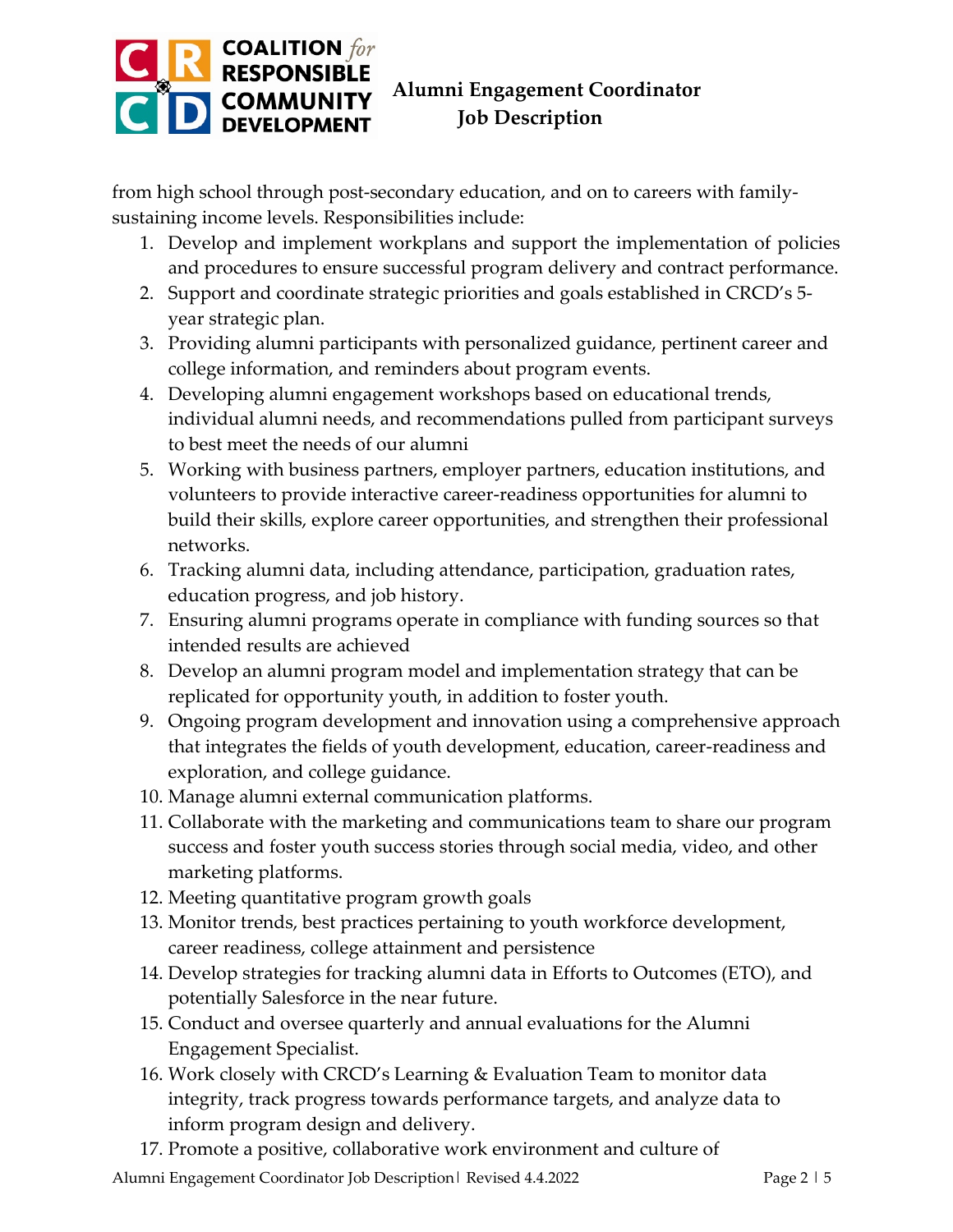

### **Job Description**

accountability.

- 18. Ensure all clients paperwork and data collection is complete, timely, accurate, and current in agency records and electronic database.
- 19. Ensure data entry and maintenance of program-required data systems are complete, timely, and accurate.
- 20. Define, document, implement, and track program-specific policies, procedures, standards, and metrics across foster youth serving programs.
- 21. Develop and plan strategically for future programmatic and service needs and community partnerships.
- 22. Uphold CRCD's Mission/Vision and 5 Year Strategic Plan.

### **MINIMUM QUALIFICATIONS**

- 1. Bachelor's degree required.
- 2. 2-3 years of work experience in education, youth services, human services, or related field. 5+ years of work experience, manager level experience, and education or workforce experience can be used to substitute the education requirement. An extensive reference check will be required in this scenario.
- 3. Able to learn quickly and work effectively with a wide range of communities and with minimal supervision.
- 4. Reliable, flexible team player who works well with minimal supervision, who has a good work ethic, and an ability to set and maintain personal boundaries.
- 5. Demonstrated ability to work on multiple projects simultaneously and to meet deadlines.
- 6. A high degree of personal and professional integrity: a strong role model for youth
- 7. Experience developing one-on-one relationships with youth of different backgrounds and abilities
- 8. Comfortable in a fast-paced, changing environment
- 9. Excellent interpersonal, listening, written and verbal communication skills
- 10. Exceptional attention to detail
- 11. An ability to network and build alliances
- 12. Willingness to travel to schools, business, and partner organizations South Los Angeles and the LA region.
- 13. Reliable transportation: valid driver's license, and car insurance as required by law,as appropriate.
- 14. 5 years of supervision experience (Preferably in non-profit and human services)
- 15. Must display professional and appropriate email etiquette
- 16. Must display the ability to facilitate small and large groups
- 17. Knowledge and experience of Microsoft Office (Excel, Word, Power Point)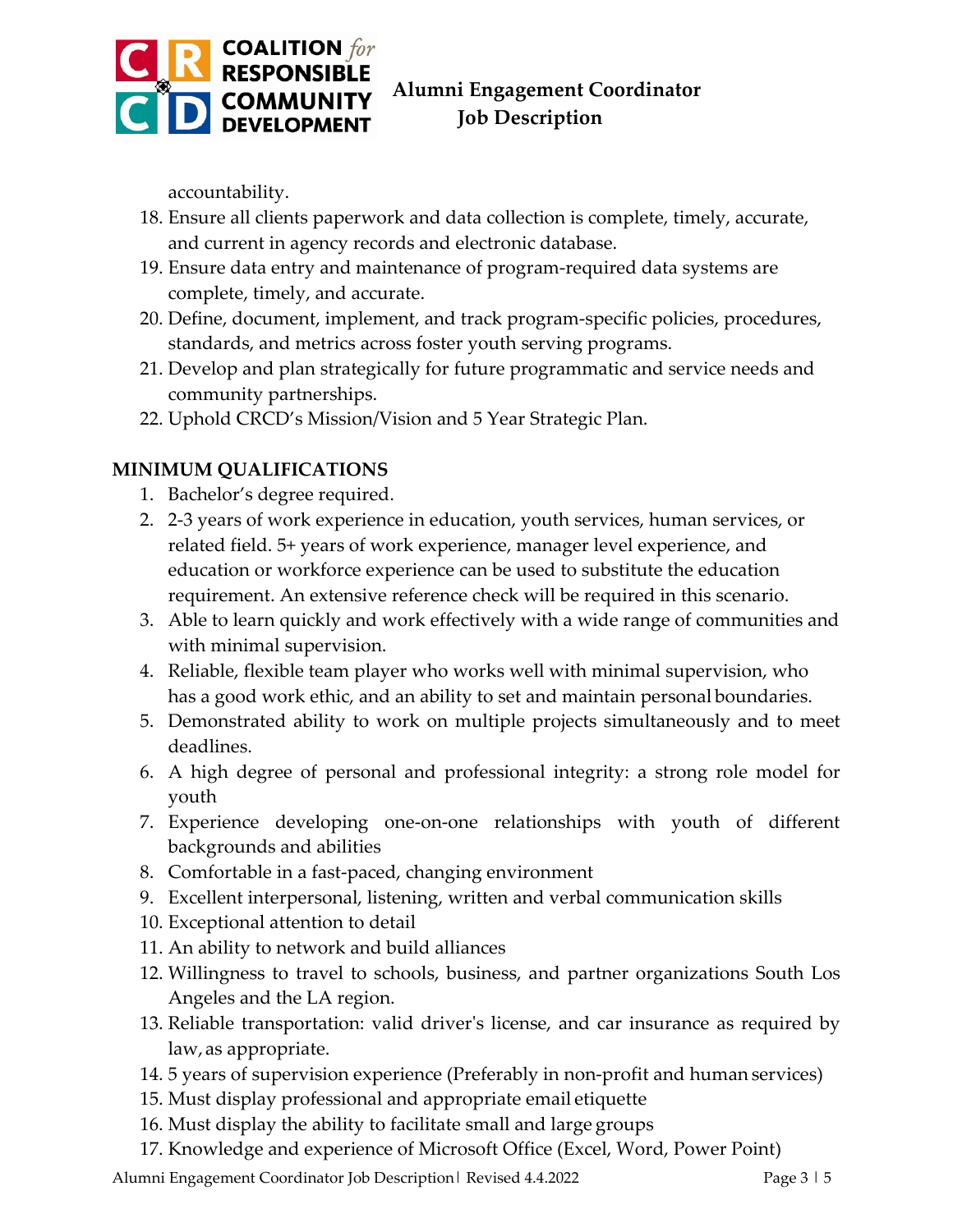

## **Job Description**

- 18. Proficient in reading and writing
- 19. Bilingual in English/Spanish preferred
- 20. Ability to work on weekends.

#### **WORK ENVIRONMENT**

- 1. On occasion walk or drive to different local sites throughout the day
- 2. Regularly required to sit, stand, bend, and occasionally lift or carry up to 35 lbs.
- 3. Combination of field and office environment
- 4. May necessitate working in busy and loud environments
- 5. May be exposed to elements like cold, heat, dust, noise, and odor
- 6. May participate in training and staff development that requires local and out of state travel
- 7. Work regularly in a community that is exposed to gang activity, substance use, homelessness, and high unemployment rates.
- 8. Must be available on call for emergency crisis situations with the ability to respond after work hours as needed for emergencies.
- 9. This is not a work-from-home position

### **BENEFITS**

- Dental, Vision, Medical Benefits: CRCD is in the top 10% for excellent employee benefits for non-profit organizations. CRCD offers 80% employee paid and 60% dependent paid medical
- 401K eligibility to participate from day one and up to 3% matching after one year
- Flexible Spending Account (FSA)
- Short-Term & Long-Term Disability, Accident, and Hospital Indemnity
- Whole Life Insurance, College Funding Plans/529 Savings Plan from Principal
- Pet insurance, Legal/ID Theft
- Generous work/life balance
- 13 Paid Holidays

### **RESPONSIBILITIES COMMON TO ALL AGENCY EMPLOYEES**

- 1. Encompass a "do whatever it takes approach" to serving our community
- 2. Always maintain a safe work environment and confidentiality.
- 3. Be proactive, creative, and flexible in determining, evaluating, researching, and resolving issues.
- 4. Organize and prioritize multiple activities to meet all external and internal deadlines.
- 5. Maintain professional demeanor that reflects positively on the agency.
- 6. Demonstrate respect and courtesy toward others.

Alumni Engagement Coordinator Job Description | Revised 4.4.2022 | Page 4 | 5